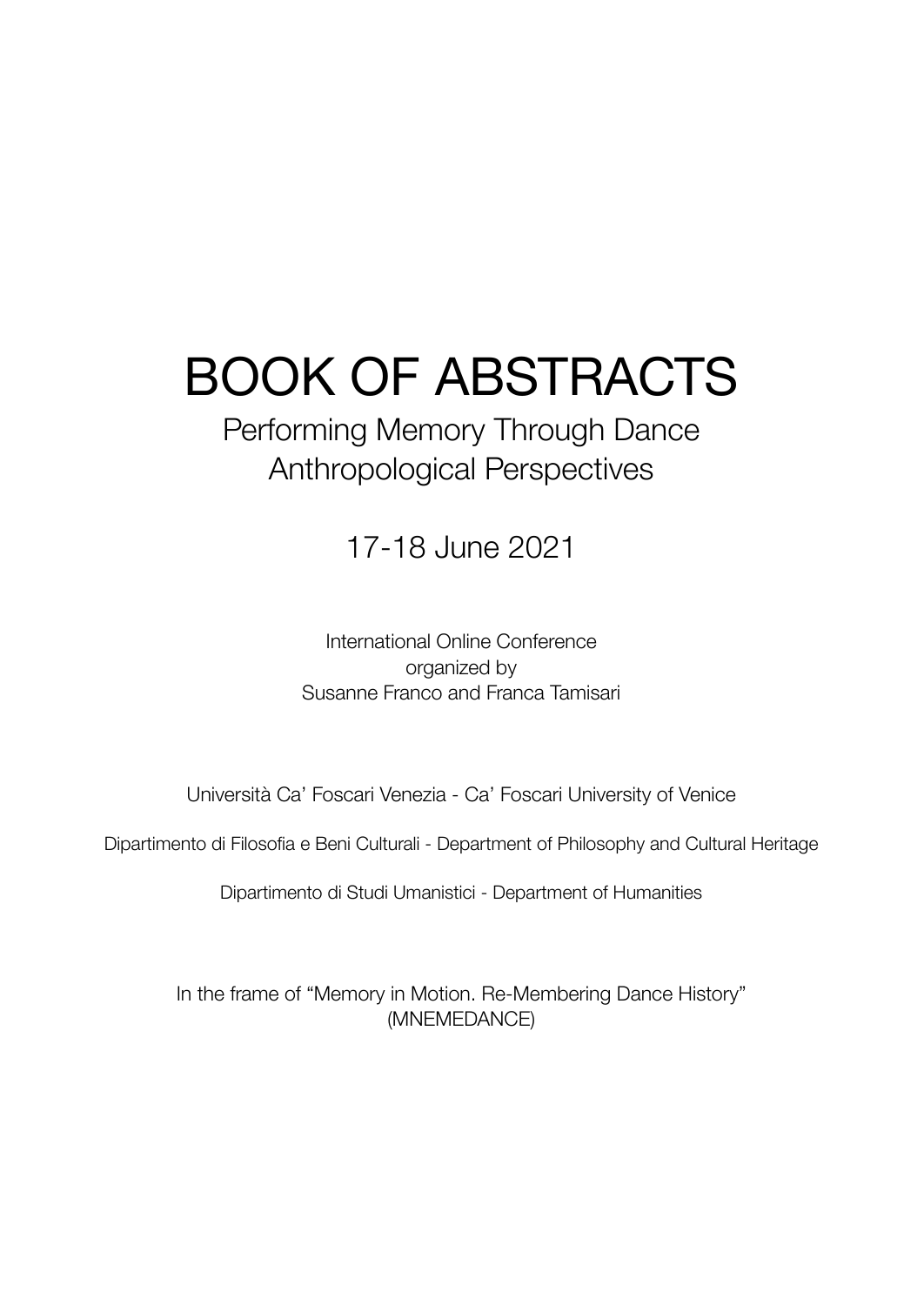## **DESCRIPTION**

The conference *Performing Memory Through Dance. Anthropological Perspectives* aims to explore anthropology's contribution to dance studies by reflecting on the relationship between dance and memory as manifested in the dynamics of re-appropriation, re-signification and invention of the past. Considering dance and performance as central tools in the negotiation of power relations and as tactics of resistance and survival, with particular regard to colonial and postcolonial contexts, the additional objective of this conference is to investigate cultural and historic continuities and discontinuities. Dance, both as a social practice and performing art, involves embodied cognition, mobilizes kinesthetic empathy, and activates corporeal and sensorial memories. As a 'somatic way of knowing' and a distinctive 'somatic mode of attention', dance is also a way to communicate and establish a complex network of intersubjective and intercorporeal relationships. By dancing, we acquire and transmit knowledge; we express emotions and remember or create stories while producing long-lasting effects on the audience, which, in turn, transforms these experiences into personal memories. Likewise, anthropological studies have demonstrated how body movement does not *stand for* but *is* reality. Rituals and performances serve as key occasions for people to shape their cultural practices, preserve and transform traditions, (re)enact and (re)read their past combining history and memory. Through this lens, the conference is an opportunity to discuss the cultural knowledge gained through the ethnographer's observation and participation in dance events and practices, as well as in ethnographic writing, which is in itself an act of remembering challenged by the task of capturing movement into words. The conference's ultimate goal is to share different perspectives on the complex interplay between dance, individual experiences, and collective memories (shared, reinvented, rejected), and to reflect on the active role of mnemonic processes and transmission strategies in dance as a modality to negotiate the past.

### **SCHEDULE**

17 June 14.00–18.00 CEST

DANIELA HAHN (Universität Zürich) *'Notes from Memory'*, Revisited

CHIARA MINESTRELLI (London College of Communication, UAL) *"Breaking" My Way Into The Field: Dancing As A Decolonising Practice*

PETRA TJITSKE KALSHOVEN (University of Manchester) *Taxidermic Animation: A Choreography Negotiating Life And Death*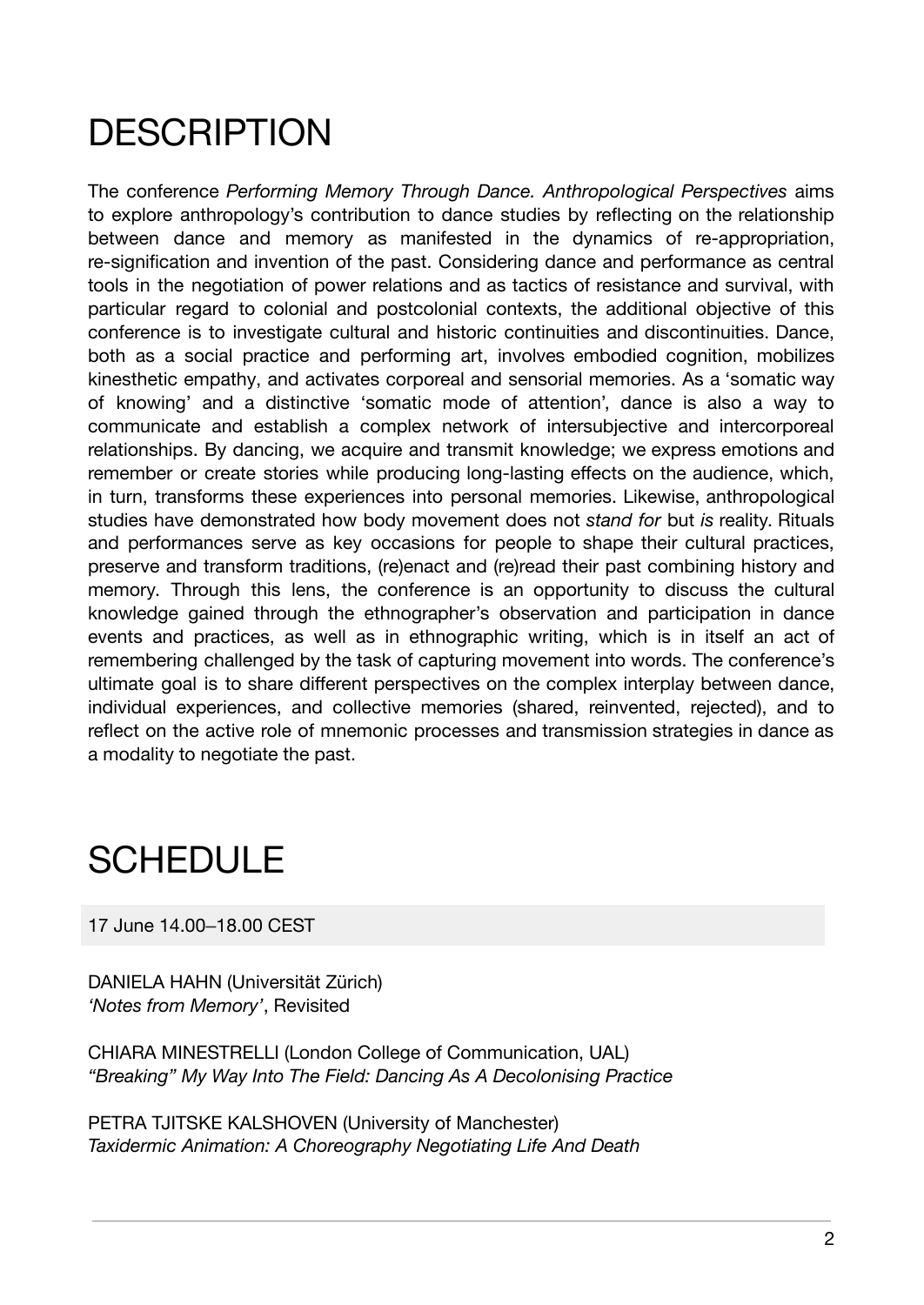CRISTIANA NATALI (Università degli studi di Bologna) *Choreographic Choices And Identities Of The Tamil Diaspora In An Encounter Between Bharata Natyam And Contemporary Dance*

18 June 14.00–18.00 CEST

FRANCA TAMISARI (Università Ca' Foscari Venezia) *Dancing With And For Others. Fieldwork From A "Performative Perspective"*

CLAIRE VIONNET (Independent Researcher) *Sensitive Knowledge Through An Auto-Ethnography Of Contact Improvisation*

KATYA WESOLOWSKI (Duke University) *Memories We Wear: Writing Dance As Ethnographic Memoir*

ELIZABETH WATERHOUSE (Universität Bern) *The Movement 'Showerhead'. A Reconstructive Ethnography Of William Forsythe's Duo Project*

### ABSTRACTS

#### DANIELA HAHN *'Notes from Memory'***, Revisited**

Among other works, Sally Ann Ness' 'Dance in the Field. Notes from Memory', first published in the anthology *Corporealities. Dancing Knowledge, Culture and Power* (Foster, 1995), can be interpreted as indicative of a major conceptual shift in the ethnographic study of dance. Since its onset, the anthropology of dance has mainly been focused on 'eliciting the place of dance in human life' (Kurath, 1960) through functionalist, structuralist, phenomenological, linguistic and comparative approaches. By taking Sally Ann Ness' work as a starting point, my presentation seeks to take a closer look at the discursive constellation of the early and mid-1990s which led to a new understanding of dance anthropology as performed ethnography—a performative approach grounded in the investigation of encounters between sensing and moving bodies in the field.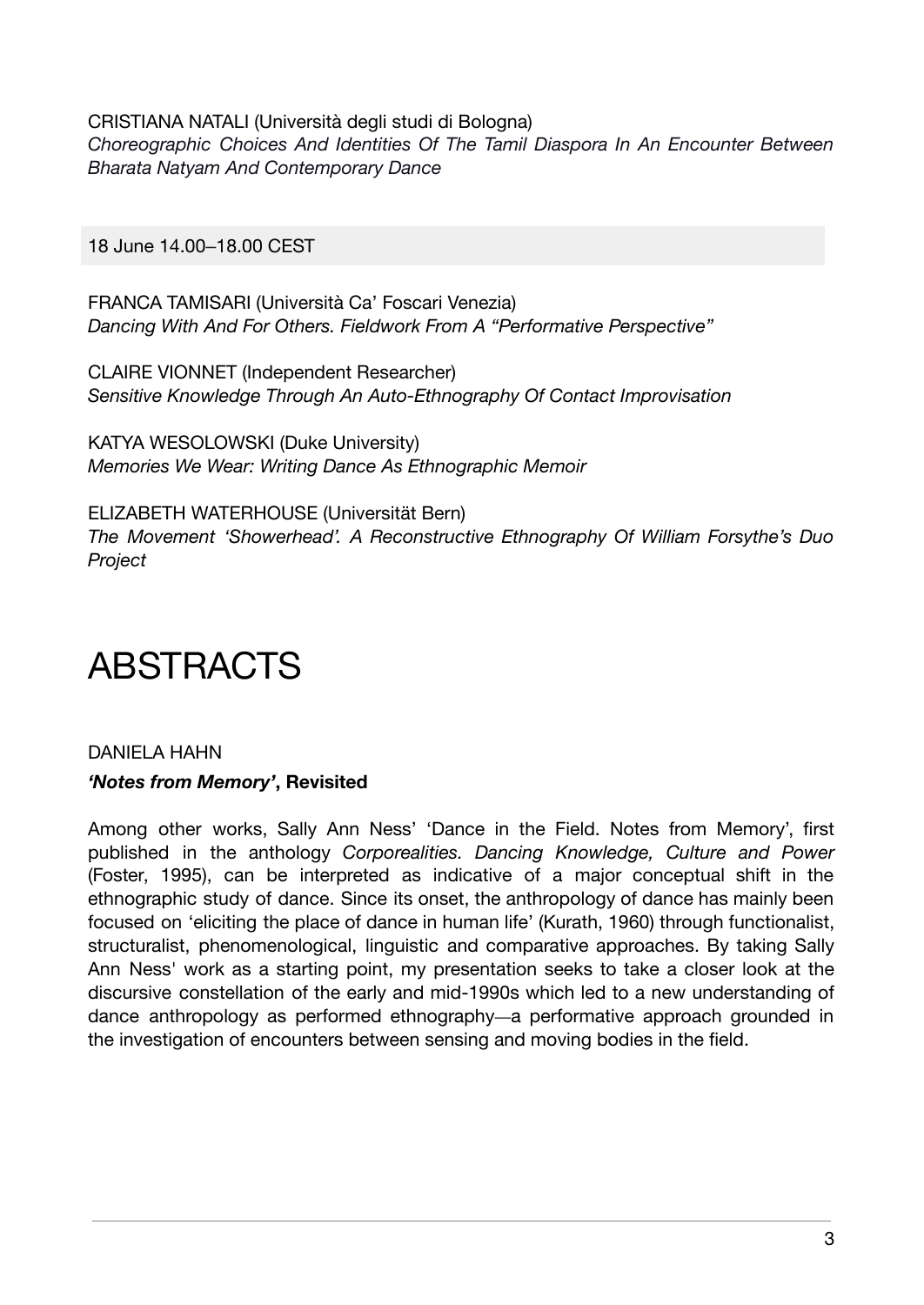#### CHIARA MINESTRELLI

#### *"Breaking" My Way Into The Field: Dancing As A Decolonising Practice*

Taking advantage of my fieldwork experience with Indigenous Hip Hop artists in Australia from 2010 until 2014, in this paper I will reflect on the dancing body as praxis and a spontaneous, ethnographic methodology with decolonising potential. Primarily, I will be looking at the ways in which my own breakdancing (or b-girling) practices in the field can be conceptualised not only as 'somatic ways of knowing' but also as somatic ways of gaining trust, forming alliances and renegotiating one's position in the field, namely being an insider/outsider. Thus, the knowledge acquired through performance is both embodied, through the act of dancing, and embedded into a decolonial ethos that aims to generate spaces of and for encounters and "sincere" (Jackson, 2010) dialogue. Furthermore, I will also consider positionality and subjectivity as important categories in trying to understand the significance of the body as it enters the 'cypher', the 'dancing circle' (Bailey, 2021). It is, in fact, in this moment that the dancer holds the transformative power to transcend some of the limitations imposed by verbal communication, thus generating a framework for conceptualising the dancing body as a locus of knowledge and a decolonising methodology.

#### PETRA TJITSKE KALSHOVEN

#### *Taxidermic Animation: A Choreography Negotiating Life And Death*

Drawing on my ethnography of contemporary taxidermy in Britain, Belgium and the Netherlands, and my own awkward attempts at this craft, I will discuss intercorporeal connections that occur between taxidermists and their mounts (Kalshoven, 2018). Enacting memories of the living creatures that they study to perfect their craft, when creating a mount, taxidermists perform a solo dance that negotiates an ambivalent space between life and death. The taxidermist's memories of the living bird, combined with his/her imagining of how the dead bird would move if it had still been animated by life, are mimicked on the taxidermist's own body and projected onto the flaccid skin. Through movements and gestures aimed at what I have called "morphological approximation", bird taxidermists seek to breathe life into (literally, they *animate*) dead skins by performing a choreography that plays on similarities between human and bird bodies. At work in these contexts of making, I argue, is what Carlo Ginzburg understands by conjectural knowledge, an elusive way of knowing going beyond the application of rules. Choreographies of morphological approximation, acting out awareness of similarities between bodies, speak in unexpected ways to humans' being-in-the-world with other animals. Similar intuitions of affinity between human and animal bodies are expressed in other encounters where boundaries between life and death are crossed, in particular in practices of hunting, which I will present as a comparative case.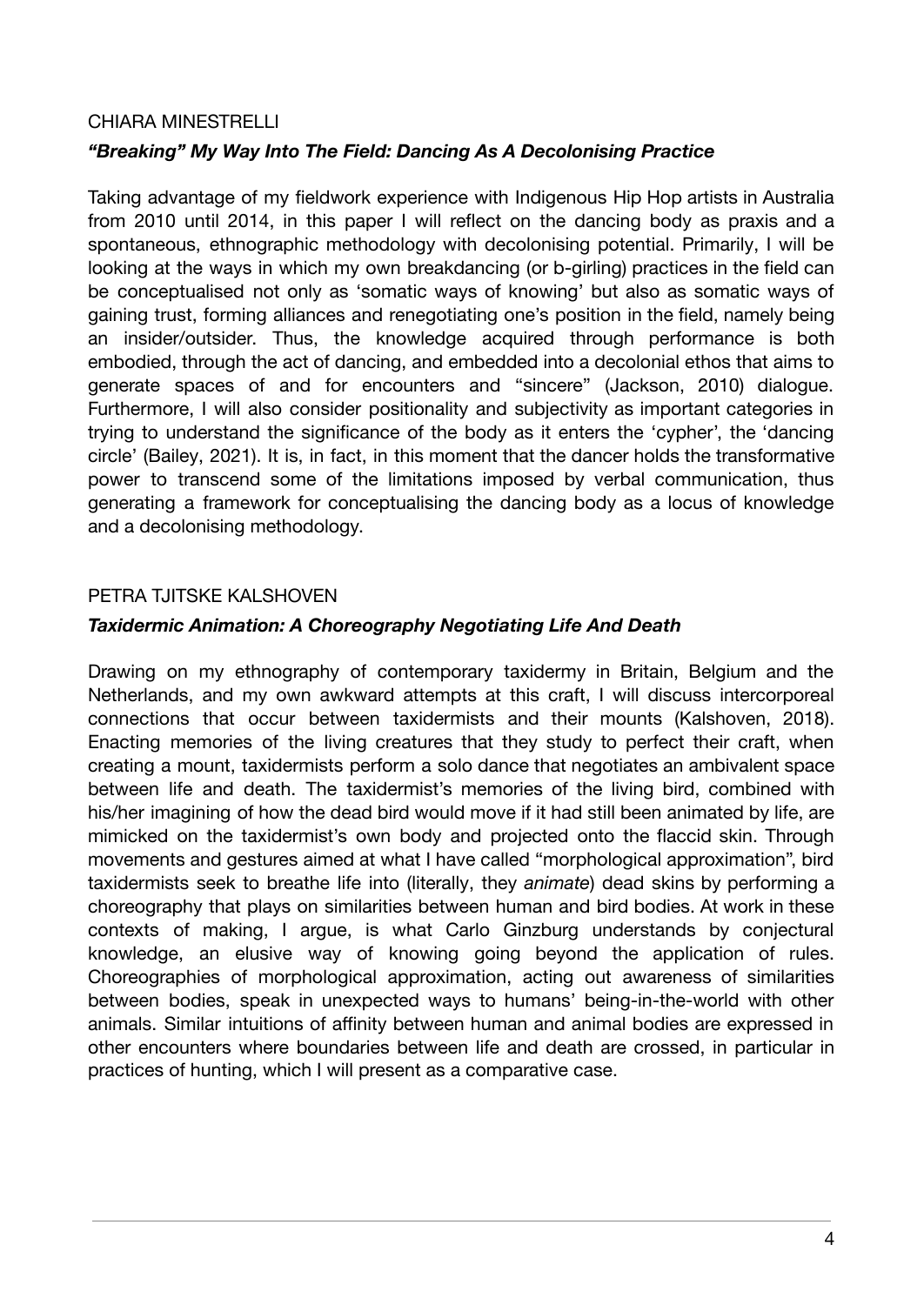#### CRISTIANA NATALI

#### *Choreographic Choices And Identities Of The Tamil Diaspora In An Encounter Between Bharata Natyam And Contemporary Dance*

Among the native Tamils of Sri Lanka as well as those of the diaspora, *Bharata Natyam* is considered a fundamental medium for passing what is known as the "Tamil cultural identity" down to the new generations. *Bharata Natyam* allows the young to learn about myths and religious rituals through the embodiment of the choreographic repertoire. Furthermore, thanks to the introduction of new *mudras*, this dance form is also used to stage as well as to know about the conflict that saw the Liberation Tigers of Tamil Eelam (LTTE) opposing the government of Sri Lanka (1983–2009). In January 2017, the Italian Ministry of Cultural Heritage and Tourism promoted a series of initiatives for involving the "second generation" of migrants in an "intercultural dialogue". The Italian contemporary choreographer Simona Bertozzi proposed a project that involved Sharmini Kavithasan, a Tamil dance teacher of *Bharata Natyam*, and sixteen girls and young women from the cultural association Unione dei Tamil d'Italia (Union of Tamils of Italy). The project culminated in a 40-minute choreographic work that fused contemporary dance with *Bharata Natyam,* and was presented on stage and in public spaces. As a project adviser, I was able to analyze the ways in which Sharmini Kavithasan drew choreographic elements from classical *Bharata Natyam*, *Kuttu* (a dance form of the eastern areas of Sri Lanka) and the dance repertoire that is associated with the civil war in order to include them in the final choreographic work. By using these dance forms, Sharmini Kavithasan proposed her own vision of staging the Tamil social memory in all its complexity, involving performers and spectators alike.

#### FRANCA TAMISARI

#### *Dancing With And For Others. Fieldwork From A "Performative Perspective"*

Drawing on my research in Northeast Arnhem Land, Northern Territory, Australia, I show how Indigenous dance embodies statements about being-in-the-world and being-with-others. From a performance perspective based on participation, I explore the sensuous and affective nature of intercorporeality in relation to the transmission of knowledge and the political negotiations both in the community and in the diplomatic encounters and exchanges with non-indigenous visitors and institutions. Dancing with and for others in the context of Indigenous performances and in fieldwork is thus a modality of co-presence and co-presencing, an encounter that opens the way up to an ever-deepening engagement with others.

CLAIRE VIONNET

#### *Sensitive Knowledge Through An Auto-ethnography Of Contact Improvisation*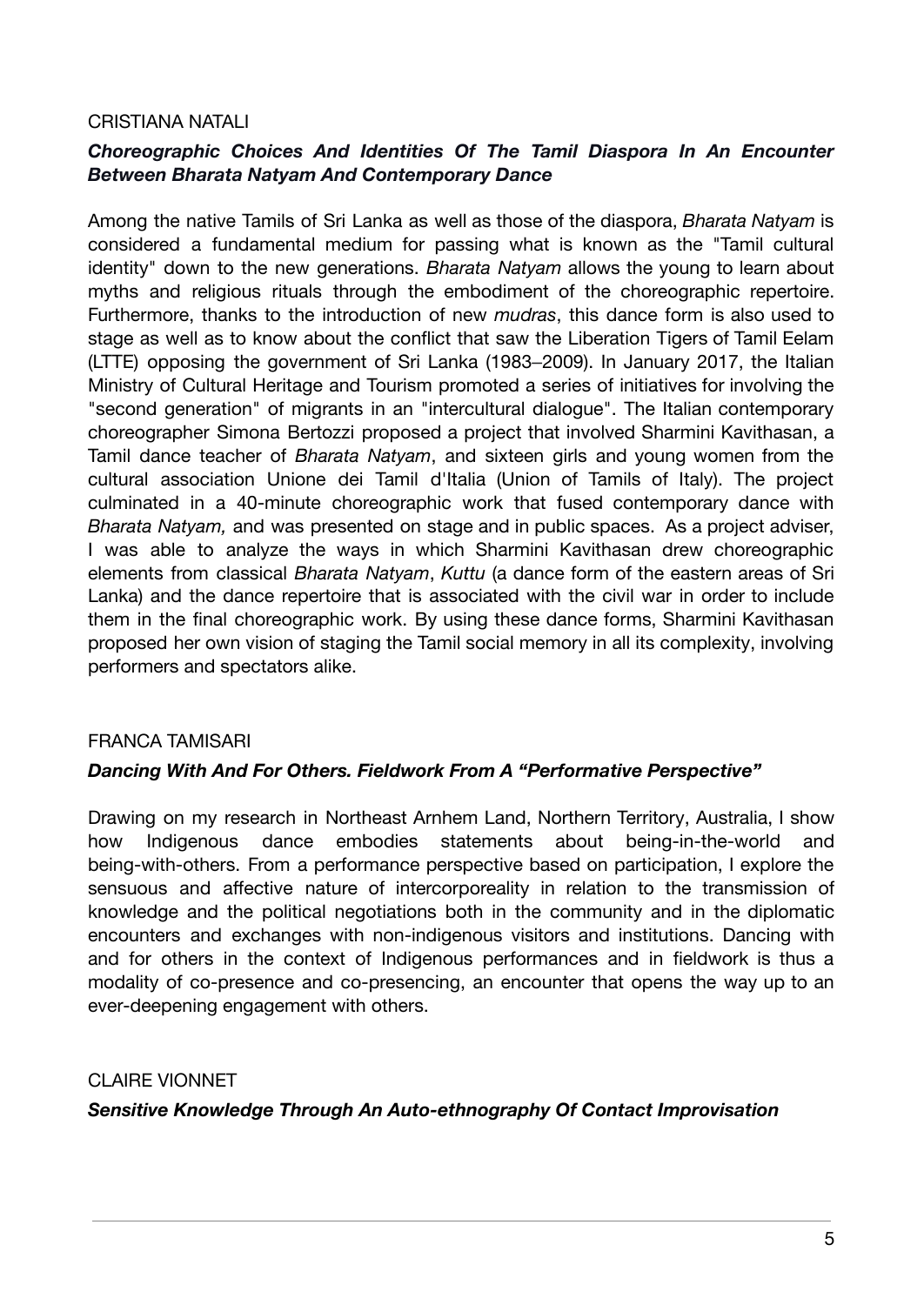Drawing on fieldwork on contact improvisation in Montreal, I will emphasise the sensitive knowledge we can gain from ethnographic methodologies. Based on an excerpt of my ethnographic account, I will highlight the benefits of auto-ethnography. As a social phenomenon, auto-ethnography allows the creation of a space to explore the conventions/taboos regulating touch and the redefinition of intimate boundaries that are shaped under circumstances of narrow proximity. In this research, auto-ethnography discloses aspects of the mindful body, such as the interrelatedness between touch, weight, intention and emotions. Fieldwork experience, by leaving a sensitive memory in the anthropologist's body, shapes academic writing. Regarding this latter premise, I will show how it gains affect and sensoriality.

#### KATYA WESOLOWSKI

#### *Memories We Wear: Writing Dance As Ethnographic Memoir*

Anthropologist Kathleen Stewart suggests that 'the authority to narrate comes from having been somehow marked by events, in mind if not in body' (1996). For me, and many scholar-dancers, events *have* been marked on the body. My thirty-year engagement with Afro-Brazilian capoeira has left physical marks—the worn memories of my practice—that I see and feel: a thin, curved scar on my big toe is the sign of a necessary surgery after years of barefoot play; a torn MCL from an air-born kick still makes my knee ache from time to time; and a bump just above my ankle from a sweep has been with me for twenty-five years. These wearable memories are the visible signs of an embodied practice that demands deep intercorporeal engagement with others. For me, as an anthropologist and capoeirista, this engagement has stretched well beyond the *roda*, or ring in which capoeira—a dynamic combat game that fuses dance, fight, acrobatics, music and ritual—is played. Drawing on my research and writing about capoeira across geographic locations—Brazil, Angola, the United States and Europe—this presentation explores what it means to write at the crux of memoir and ethnography. How do we tap into and transcribe the sensorial memories of being-with-others in motion? And how, in writing about ourselves do we stay accountable to the social memories of an embodied practice with a deep and at times troubling past, and to others with whom we share the practice?

#### ELIZABETH WATERHOUSE

#### *The Movement 'showerhead'. A Reconstructive Ethnography Of William Forsythe's Duo Project*

Is it possible to write "close" to dance—when this dance is a choreographed duet? The *Duo* project by choreographer William Forsythe began in 1996 with dancers of the Ballett Frankfurt and continued in various iterations until 2018 with almost 150 performances with 11 dancers. In my dissertation, I developed a reconstructive ethnography of this duet, which considered the perspectives of the dancers. My central questions were: What can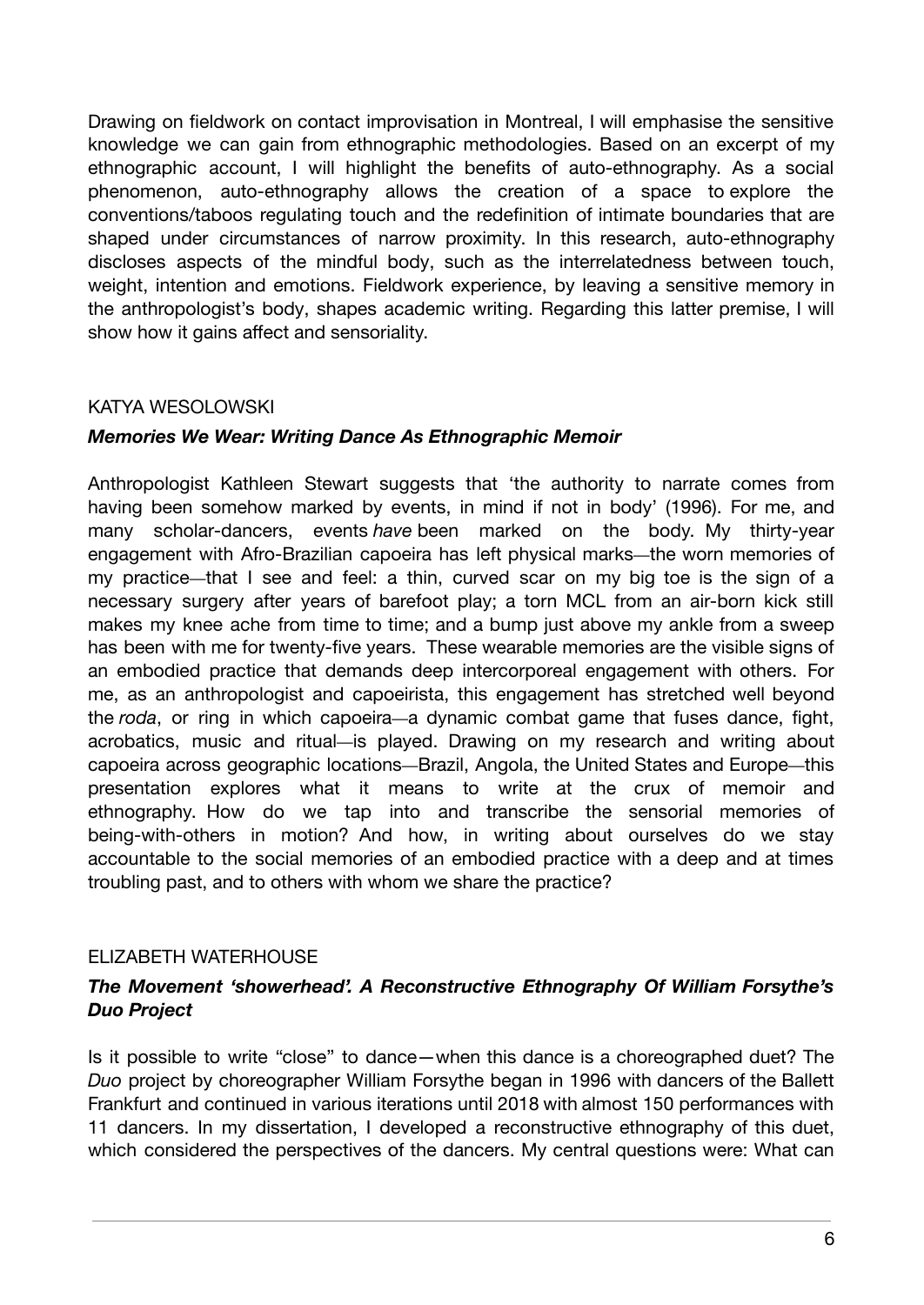we learn about Forsythe's choreography through a 'practice turn' (Schatzki et al., 2006), exploring the dancers' activities and memories? Also, how can I as a dance scholar and former Forsythe-dancer, enact this research and write about this embodied knowledge? My approach drew strongly from anthropological ethnographic methods and participant observation; this involved dancing with the artists in a studio, interviews both sitting and in movement, and video elicitation. In this paper, I will focus on one example of how I documented, interpreted and inscribed the dancers' embodied experiences of dancing *Duo*, by examining 'showerhead*'*—a motion of *Duo* that became a microcosm in my research. I will give insight into how I reconstructed this specific movement and what this demonstrated: namely an *individual-collective* practice. Through this discussion, I will argue that we view choreographic movements, like 'showerhead', as relational achievements based upon an ensemble's history of practice*.*

## BIOS

SUSANNE FRANCO is Associate Professor at Università Ca' Foscari Venezia, where she teaches Dance and Performance Art History and Contemporary Theatre, and Research Associate at CTEL (Centre transdisciplinaire d'épistémologie de la littérature et des arts vivants). She is the Principal Investigator of the international research project (SPIN) *Memory in Motion: Re-Membering Dance History* (2019–2022) and she coordinates the Ca' Foscari Unit for the international research project *Dancing Museums: The Democracy of Beings* (2018–2021, EACEA, Creative Europe). She has published numerous essays on modern and contemporary dance and research methodology and has directed the book series *Dance For Word\Dance Forward. Interviste sulla coreografia contemporanea* (2004–2011). She is the author of *Martha Graham* (2003), *Frédéric Flamand* (2004) and the editor of *Ausdruckstanz: il corpo, la danza e la critica* (special issue of *Biblioteca Teatrale,* 2006). She co-edited with Marina Nordera *Dance Discourses: Keywords in Dance Research* (2007), *Ricordanze. Memoria in movimento e coreografie della storia* (2010) and together they are also co-editing *The Oxford Handbook of Dance and Memory* (forthcoming). With Gabriella Giannachi she edited *Moving Spaces. Enacting Dance, Performance, and the Digital in the Museum* (forthcoming), and with Cristina Baldacci *On Reenactment: Concepts, Methodologies, Tools* (forthcoming). As a curator, she collaborates with Fondazione Querini Stampalia (Venice), Foundation Pinault-Palazzo Grassi (Venice), Lavanderia a Vapore (Turin). Together with Roberto Casarotto, she was in charge of the dance events for the Hangar Bicocca (Milan, 2009–2011).

#### **E-mail: susanne.franco@unive.it**

DANIELA HAHN is a cultural theorist and dance scholar whose research is dedicated to the interferences of art and science, movement research as well as the relationship between dance and anthropology. Her current discourse-historical research project deals with the history of dance ethnography since the 1940s. Since May 2018, she is the coordinator and postdoctoral Research Associate of the interdisciplinary research project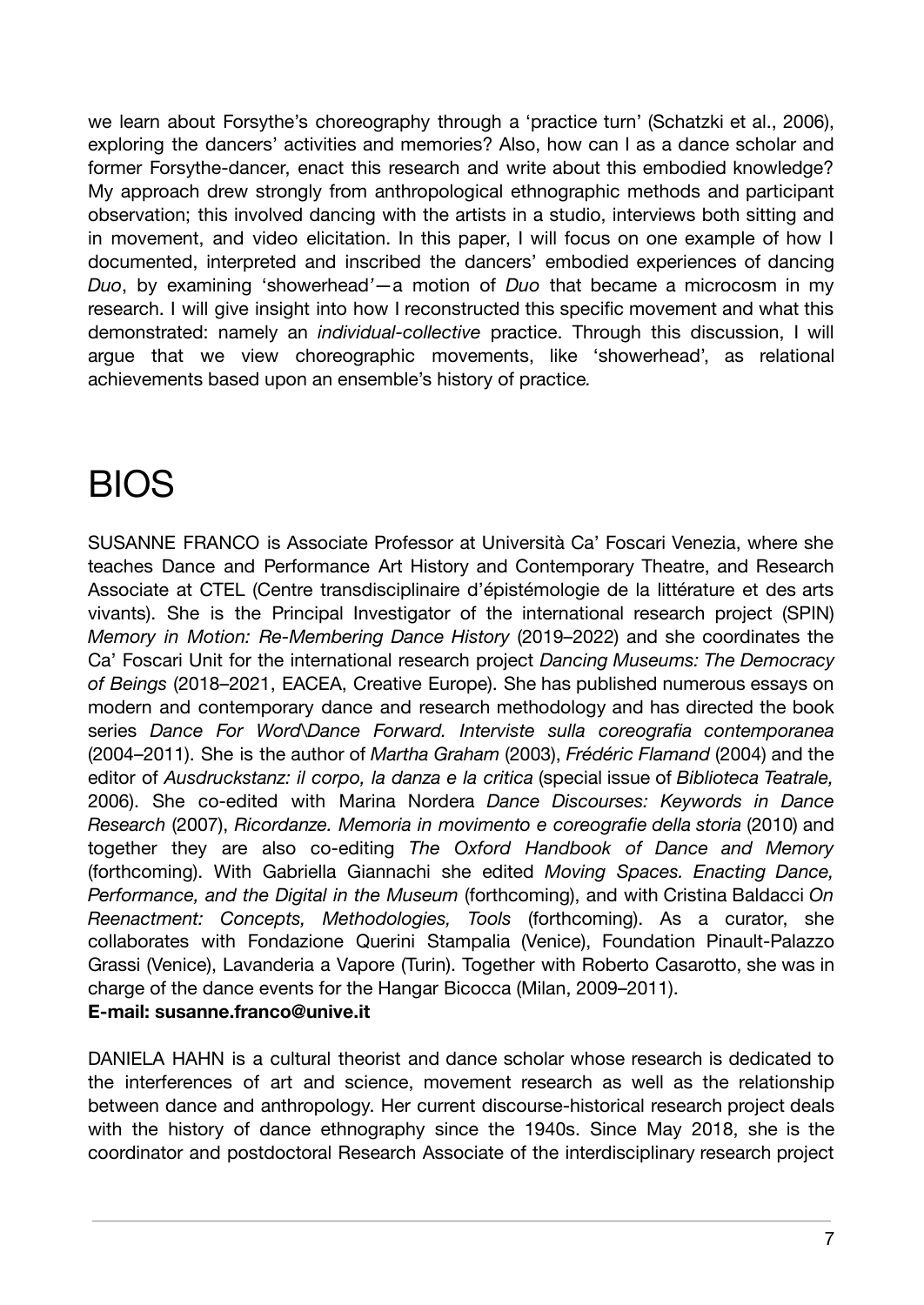*The Power of Wonder* at Universität Zürich. Recent publications include: 'Correspondences. Field, Body, and Material in Contemporary Movement Practices' in *Tanz der Dinge/Things that Dance* (Birringer & Fenger, 2019); *Expanded Writing. Bewegung Schreiben Zwischen Kunst und Wissenschaft* (2019) written together with Christina Ciupke, Juliane Laitzsch, Sophia New and Isa Wortelkamp.

#### **E-mail: [daniela.hahn@uzh.ch](mailto:daniela.hahn@ds.uzh.ch)**

CHIARA MINESTRELLI is a Senior Lecturer in the School of Media at the London College of Communication (UAL) and Course Leader of the BA (HONS) Contemporary Media Cultures. Her monograph, *Australian Indigenous Hip Hop: The Politics of Culture, Identity, and Spirituality* (Routledge, 2018) is an ethnographic study that investigates the discursive and performative strategies employed by Australian Indigenous artists to make sense of the world through various platforms. In 2018/19, she was awarded the Learning and Teaching Innovation Fund (LCC), which allowed her to organise a series of workshops, called *Sonic Futures,* that combined popular music, critical pedagogies, critical theory and notions of sustainability to explore questions around identity, the environment, and social issues. In 2020, she was awarded the LCC Research Fund to organise a series of workshops called *Decolonising the Arts: Challenges and Possibilities*, which saw the participation of Indigenous artists from around the world.

#### **E-mail: [c.minestrelli@lcc.arts.ac.uk](mailto:c.minestrelli@lcc.arts.ac.uk)**

CRISTIANA NATALI teaches Cultural Anthropology, Anthropology of South Asia and Methodologies of Ethnographic Research at Università degli studi di Bologna. She carried out fieldwork in the Liberation Tigers of Tamil Eelam (LTTE) controlled areas in Sri Lanka between 2002 and 2006 and she has been working with the Tamil diaspora, particularly in Italy, since 2000. Her main research interests concern the anthropology of dance and mortuary rituals. Among her publications: *Sabbia Sugli dèi. Pratiche Commemorative tra le Tigri Tamil (Sri Lanka)* (CLUEB, 2020); 'Modalità di Collaborazione e Ruolo Pubblico dell'Antropologia in una Consulenza di Ambito Coreutico*'* (*Antropologia Pubblica*, 2019); 'Il Bharata Natyam: l'Addomesticamento di una Tradizione*'* (*Antropologia e Teatro*, 2012); *Percorsi di Antropologia Della Danza* (Milan, 2009).

#### **E-mail: cristiana.natali@unibo.it**

FRANCA TAMISARI teaches Cultural Anthropology at Università Ca' Foscari Venezia. She has also lectured at the University of Sydney and The University of Queensland (1996–2004). She has been conducting ethnographic research in North Australia and she has published nationally and internationally on Indigenous cosmology and politics, ritual and performance, art, bicultural education, the politics of representation and the history of colonial and postcolonial relations in Australia. Among her publications are: *La Danza dello Squalo. Relazionalità e Performance in una Comunità Yolngu della Terra di Arnhem* (CLEUP, 2018); *La Sfida dell'Arte Indigena Australiana. Tradizione, Innovazione e Contemporaneità* co-edited with F. Di Blasio (Jaca Book, 2007).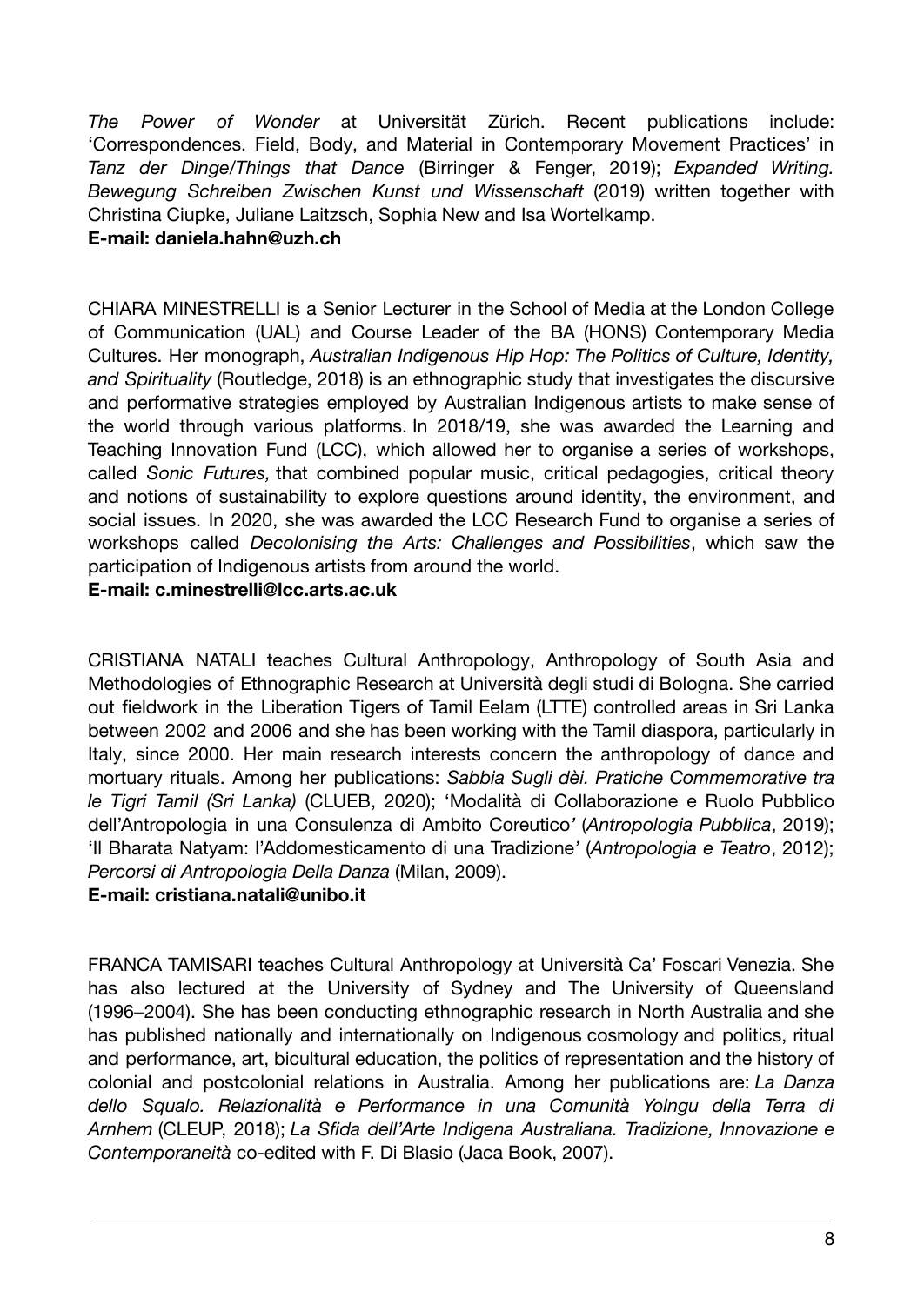#### **E-mail: [tamisari@unive.it](mailto:tamisari@unive.it)**

PETRA TJITSKE KALSHOVEN is a social anthropologist at the University of Manchester and the author of *Crafting "the Indian": [Knowledge,](http://www.berghahnbooks.com/title/KalshovenCrafting) Desire, and Play in Indianist [Reenactment](http://www.berghahnbooks.com/title/KalshovenCrafting)* (Berghahn Books, 2012). Drawing on a background that combines the Humanities and Social Sciences (M.A. Classical Languages and Cultures, Leiden University; Ph.D. Cultural Anthropology, McGill University), she explores skilled manifestations of human curiosity, simulation, play, and rhetoric as these find expression in different practices ranging from re-enactment, museum practice, taxidermy, and hunting to nuclear decommissioning. Currently immersed in an ethnographic project around the UK's nuclear industry in North West England and its quest for environmental remediation, she pursues her interest in human expertise and the persuasive ways in which people engage specific materials and landscapes in shaping uncertain futures.

#### **E-mail: [petratjitske.kalshoven@manchester.ac.uk](mailto:petratjitske.kalshoven@manchester.ac.uk)**

CLAIRE VIONNET studied Social Sciences at the University of Lausanne. She wrote a PhD thesis on the creation of gestures in contemporary dance, combining Anthropology and Dance Studies. Her current postdoctoral research explores the phenomenon of intimacy in contact improvisation and contemporary dance (multi-sited ethnography: Montreal, Paris, Dakar). As a dancer, she also works creatively with dance communities. Inspired by her cooperation with the research teams lead by Tim Ingold and Erin Manning, she attempts to articulate practice and theory, reuniting art, society and Anthropology. **E-mail: [claire.vionnet@wbkolleg.unibe.ch](mailto:claire.vionnet@wbkolleg.unibe.ch)**

ELIZABETH WATERHOUSE is a dancer and postdoctoral researcher at the Institute of Theatre Studies at Universität Bern where she is part of the research project *Auto\_Bio\_Graphy as Performance* funded by the Swiss National Science Foundation. Her research as a dance scholar focuses on choreographic practices and aesthetics, ethnographic and oral history methodology, as well as digital techniques for research and documentation of dance practices. Waterhouse's viewpoint makes use of her methodological competencies across practices in the arts, the humanities and the natural sciences. Her education comprises a B.A. in Physics from Harvard University, an M.F.A. in dance practice from The Ohio State University and a Ph.D. in Dance Studies from Universität Bern/HKB. As a performer, she danced from 2004–2012 in Ballett Frankfurt/The Forsythe Company. Since that time, she has continued to dance and develop artistic research projects.

#### **E-mail: elizabeth.waterhouse@itw.unibe.ch**

KATYA WESOLOWSKI is a Lecturing Fellow in Cultural Anthropology and Dance at Duke University and has been on faculty at the Venice International University. As an anthropologist and dancer, Katya is interested in the interrelationship between bodies,